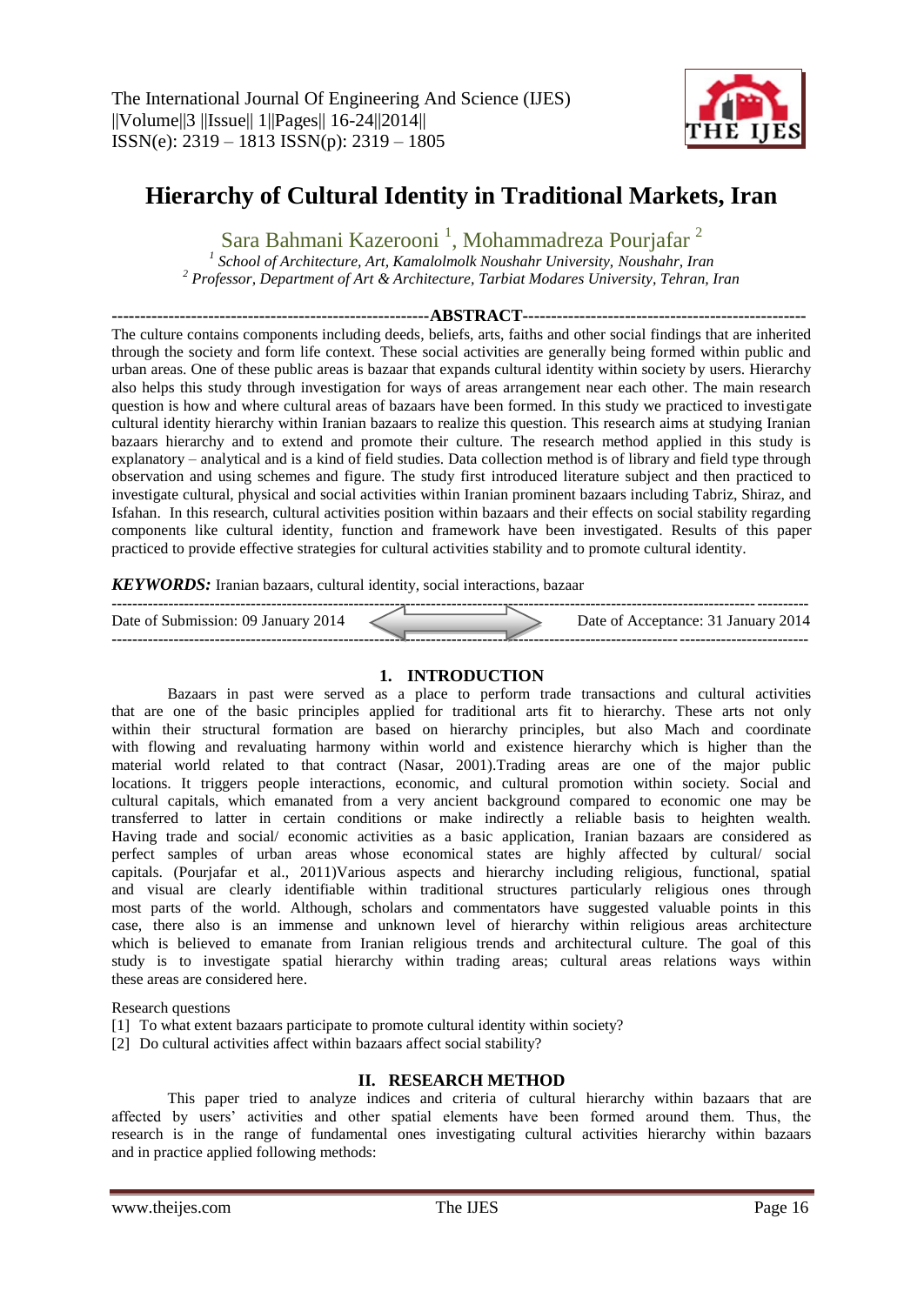First, field and logical methods regarding map and figure were used to investigate components like cultural and functional identity. This was performed to fined definitions for subjects of hierarchy, social stability, cultural identity, and paper theory approaches. Second, case samples obtain from comparative and logical methods for analyzing indices and criteria were investigated to match theory subjects with architectural field. This analysis was also applied to determine cultural hierarchy within social stability of bazaars.



Fig. 1: research method procedure

## **Cultural Identity and Urban Areas Relation**

Any society, with any administration system and any dominant ideology, follows special goals. Indicating these subjective ideas through impression of objective forms is main task of culture. Architecture plays a major role within this permutation process. Structures as a component of architectural culture are supposed to identify a subjective idea through superficial form thereby will turn to an appearance to measure this culture (Groter, 2003). Urban design is considered as very important and sensitive part of citizens' identity. Indeed, urban areas are aspects of life style, kind of vision, and beliefs of that society. Since human activities mainly based on culture, and architecture and also urbanism (dealing with areas containing activities with different frameworks and in fact signify these areas), then it can be concluded that any design methodology wishing to adapt with cultural values of a society within which applied and respect it should be able to organize physical structures design and activities pattern analysis with people's behavioral needs and cultural background. If this is to be realized then city form design and applying it will be real indicator of society culture (Shafie, 2001). Therefore, those city areas would reflect the corresponding cultural identity of a society with two key feature class; physical structures and behavioral - functional pattern conformed to cultural specifications of designing baseline.

#### **Bazaar Function**

Bazaars play various roles including political, social, religious, relational, economic and cultural roles which along with their proper combination affect bazaars spirit. Table 1 summarizes bazaar functions.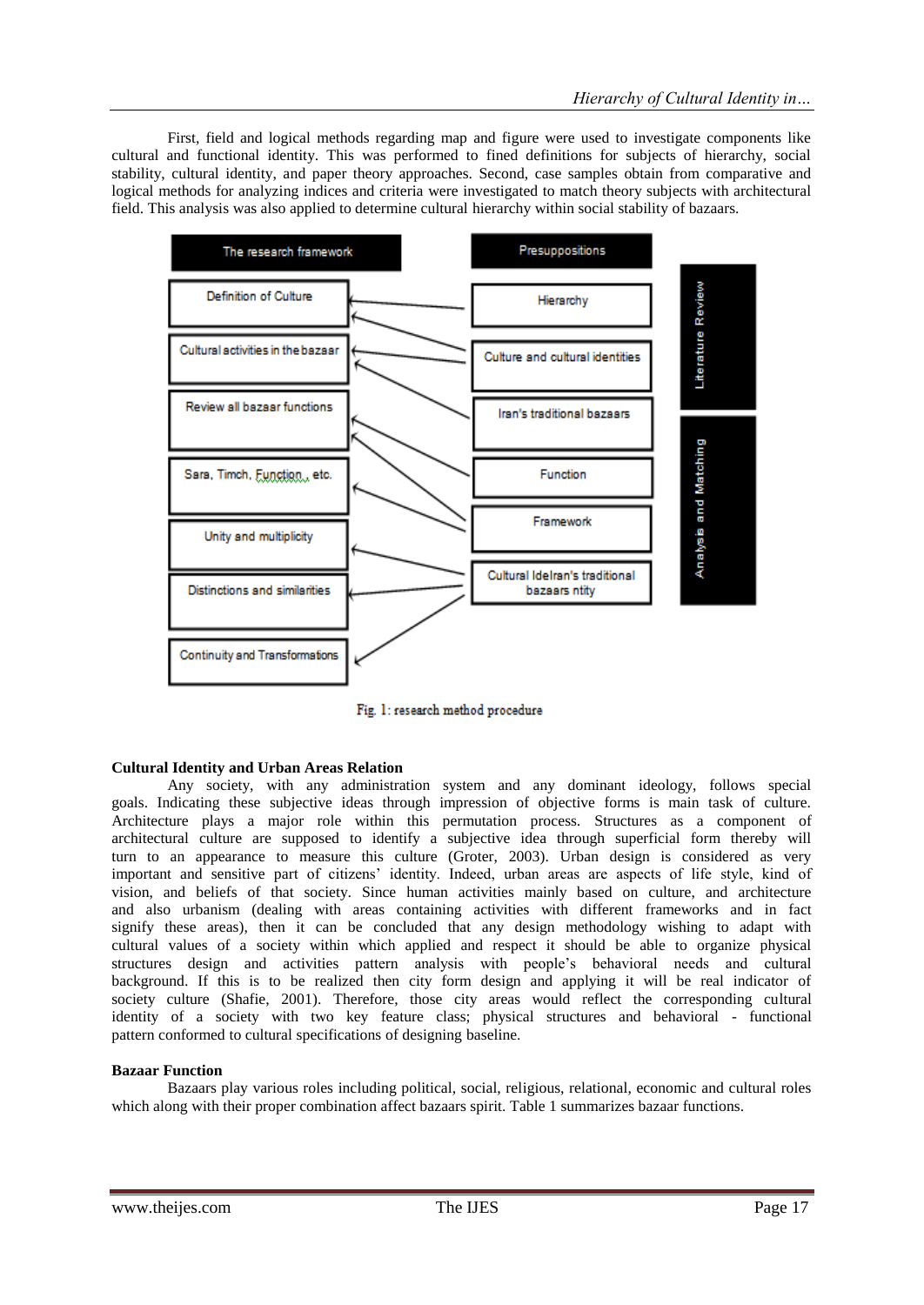| <b>Functions</b>  | Framework Fit To<br><b>Function</b>       | <b>Way Of Functioning</b>                                                            |
|-------------------|-------------------------------------------|--------------------------------------------------------------------------------------|
| <b>Social</b>     | Passage and hall<br>Square<br><b>Bath</b> | Mourning ceremony<br>Connection line and a place for counteractions and transactions |
| Economic          | Chamber<br>hall                           | Sale and purchase along with other function has been grown.                          |
| <b>Political</b>  | rows                                      | News and objection announcement                                                      |
| <b>Religious</b>  | Mosque<br>School<br>tekyeh                | The main row of bazaar follows the mosque gate.                                      |
| <b>Relational</b> | Passage<br>gate                           | Bazaar is a passage with stores both side.<br>Near main gate of town                 |

Table 1. Bazaar function survey

#### **Social Role of Bazaar**

Bazaars were considered as a major communication ways within Old Iranian cities. Most of activities and traffic were taken place in bazaar complexes within urban areas. It was the major communication channel between citizens. These were places for good and capital trafficking and also majority of information and news was exchanged here or announced to people by government. One of the strengths of traditional bazaars is to reinforce social encouragement within these areas. Some believe that social behavior styles, traditions and rites, and novel civil thoughts have been resulted in bazaars construction. Bazaar complex and all related areas form the vital center of city and are places within which public and social activities are performed. This part of city along with residential areas complement each other such that studying one as a separated part is nearly impossible though bazaars have primarily been developed as trading centers their areas are applied just for trafficking. Bazaar can be seen as a symbol of collective solidarity, conformity, and sympathy. Formation of guild, politic, and social entities was one of the most important properties within bazaar complex which may be considered as founder of civil entities in society. People of bazaar used to protest government resulting in bazaar suspension in some eras. Thereby bazaar was the most significant element of city political- economic or cultural- social, and or religious- economic areas and its goals and desires were realizing city appearance and framework (Falamaki, 2003).



Fig. 2: cultural function in bazaar

#### **Economic role of bazaar**

Some commentators believe that bazaar plays a major role as an economic factor determinant of social ecology that can be interpreted within traditional bazaars area. It means they are vital veins of the city. City political, social, cultural and economic aspects are realized in a consolidated complex named bazaar and ecological structure of the society finally is signified at this complex. Bazaar in an Islamic society symbolizes values and thoughts that construct economy of the society. The major difference between Islamic states bazaar and others is that its economic role has been grown along with other roles and there is no controversy and conflict among their consolidation. Modern bazaars don't contain such a consolidation.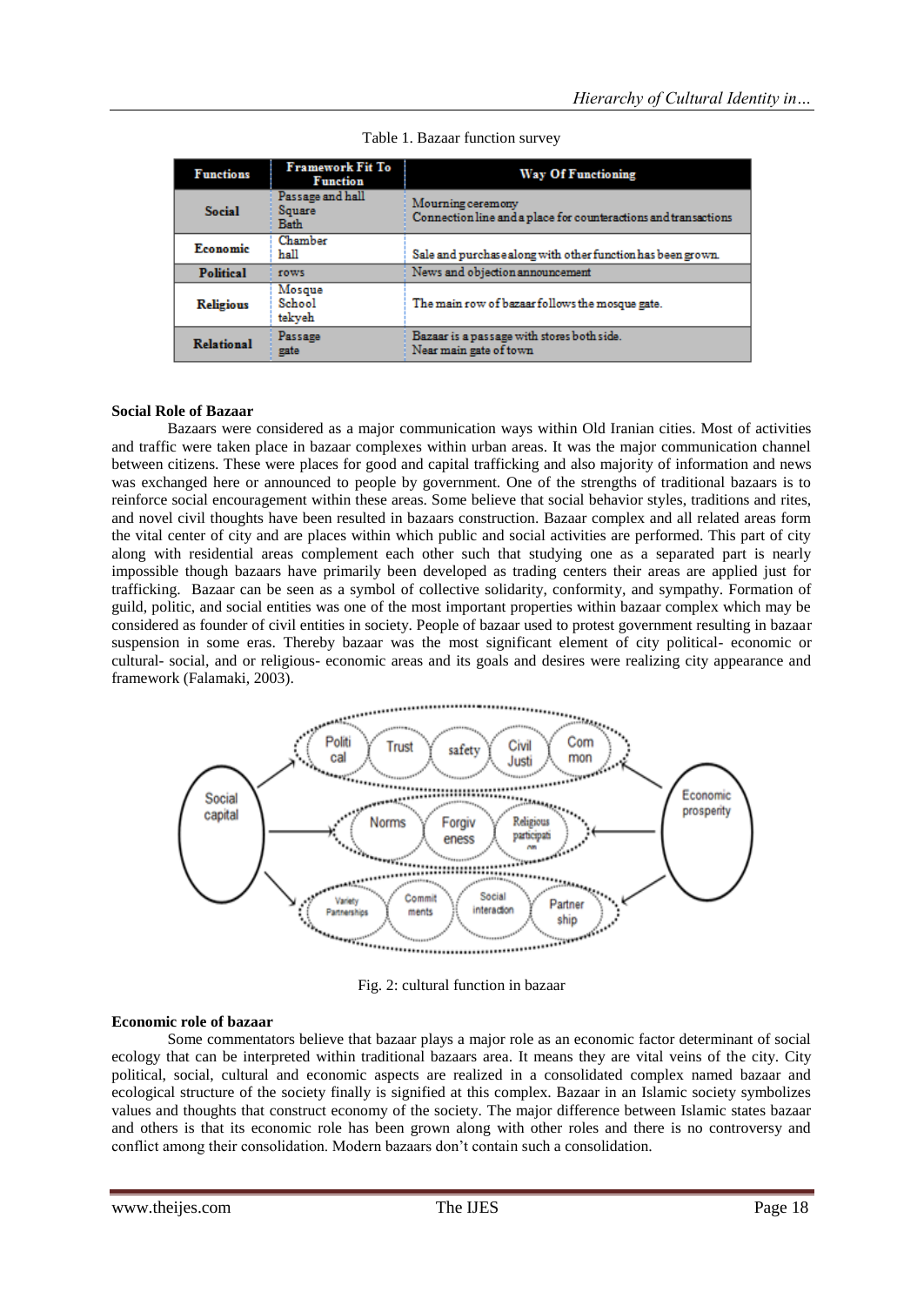

Fig. 3: cultural functions of bazaar(Source: Pourjafar et al., 2011)

#### **Bazaar Areas Framework**

Framework elements of Iranian bazaars can be introduced as following:

- **[1] Chamber :** The Timcheheh is a part of Iranian bazaar designed as a room to sell product directly. It opens to row of passage from one side or more that called store or shop, too. They are different regarding their form and size appropriate to good type, buyer's traits, and environmental and geographical features like climate, slope. Their structures have been designed based on needs and conformable to conditions though simple (Rajabi, 2006; Raymond, 1992).
- **[2] Tim:** It means a circle and broad location in Persian glossary and is indeed like a caravansary (KARVANSARA) including a yard with open area at middle and surrounded by with a lot of chambers. The yard is served as a warehouse and all area is dedicated to supply certain goods. It's sometimes called center of some similar firms meaning compact, circle and vast place that is served for office works and whole trading (Rajabi, 2000). It is a place for dealer's activities (Pirniya, 1993).
- **[3] Timcheh :** Alike team, it's a center for major trading activities which is in the form of short, broad and roofed row. It's deadended from both sides. Unlike to team, it's served for single trade. Regarding size, they have been built in two forms: arched and non-arched (Rajabi, 2006).
- **[4] KHAN:** They are caravansary that are stretched along bazaar and used to be served as a place for goods (Kiyani, 1996). It's an equivalent for current enterprise containing trading offices and a warehouse for certain goods which is built as a one or three storeys building around an open central area. Location of houses or halls is following a rule toward rows (Rajabi, 2000).
- **[5] RASTEH :**It means guild and row of main street containing guilds. Each bazaar has several main and secondary rows which are connected to other elements of bazaar. They are assigned to sell a product (Encyclopedia of the Islamic World, 1998).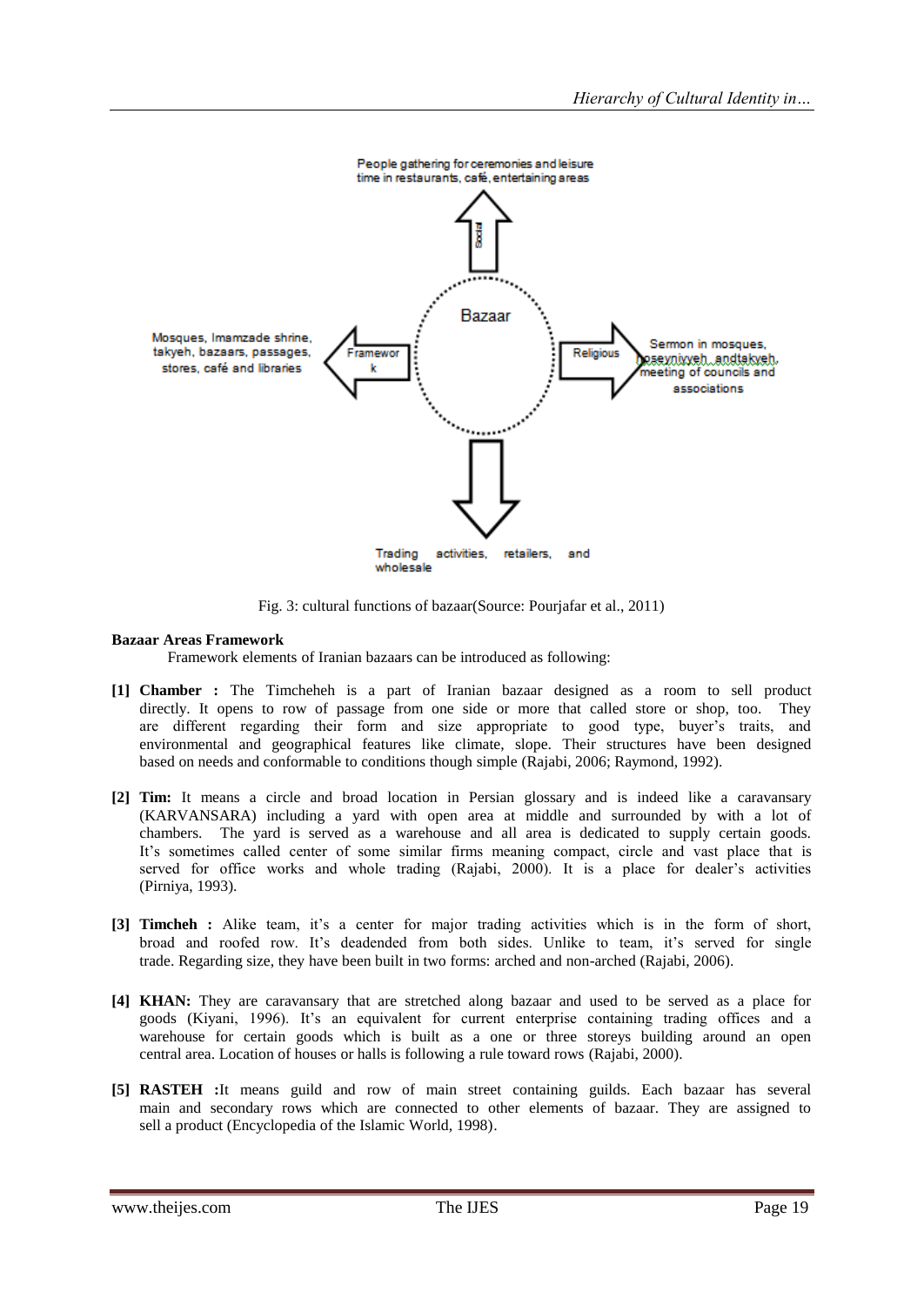- **[6] Chahar sogh :**It's a point where two rows cross each other and make a very good trading center. Main branches of bazaar start from here (Hog, 1999).
- **[7] Gheissarieh:** Gheissar means roman Caesar in Persian glossary. Gheissarieh or Sezariyeh was served to sell precious gods like gold, expensive cloths. Its name was adopted from eastern Rome bazaars.
- **[8] Khanbaz :** It refers to a warehouse area within Iranian traditional bazaars.
- **[9] Caravansary :**It's a place served as residence, loading, wharf for traders and international passengers. Since 2500 years ago, caravansaries had been built inside cities, bazaars, and outside cities on way of traders and passengers. They served as hotels and residents as well as a place to keep chattels and burden (Pirniya, 1991).

## **III. DISCUSSION**

In this section analytical components were derivated regarding theory basics including framework, cultural identity, and bazaar functions. Framework was classified as social, economic, and environmental categories proportionate to functions. Components hierarchy is shown in table 4 proportionate to their analysis. First, we reviewed Tabriz, Shiraz, and Isfahan bazaar and then practiced their analysis.

| <b>Components</b>                  | Title                                   | <b>Descriptions</b>                                                                                                            |  |
|------------------------------------|-----------------------------------------|--------------------------------------------------------------------------------------------------------------------------------|--|
|                                    |                                         |                                                                                                                                |  |
| <b>Function</b>                    | political                               | Mourning ceremony<br>A place for communications and interactions                                                               |  |
|                                    | social                                  | Sale and purchase have been grown up along with other functions.                                                               |  |
|                                    | economic                                | News and objection announcement                                                                                                |  |
|                                    | religious                               | Main row of bazaar follows mosque entrance.                                                                                    |  |
|                                    | <b>communications</b>                   | Bazaar is a passage with stores both side.<br>Near main gate of town                                                           |  |
| Framework                          | social                                  | Timcheh, crossroad, Tim                                                                                                        |  |
|                                    | economic                                | Chamber, row, hall                                                                                                             |  |
|                                    | environmental                           | Caravansary, mosque, bath, Khanbaz                                                                                             |  |
| <b>Cultural</b><br><b>Identity</b> | <b>Distinctions and</b><br>similarities | Always contains similarity with familiars and discrimination with<br>unfamiliar.                                               |  |
|                                    | Unity and<br>multiplicity               | It's continuous and evolute time passing and is dynamic.                                                                       |  |
|                                    | Continuity<br>and<br>Transformations    | Similar cultural base may contain different cultural identities, while<br>multiple and various have fundamental consolidation. |  |

Table 2: components of social stability and bazaar function

#### **Shiraz Bazaar (Vakil)**

It's the major bazaar of Shiraz which was built at time of Karim khan of Zandiye dynasty between 1758-1778 in Darb Shahzadeh neibourhood located next to the Vakil mosque and eastern part of current Shohada square. Its area is 21830 m<sup>2</sup> with 22960 m<sup>2</sup> foundation (containing caravansary). The architecture is inspired from Qeysariye bazaar in Lar and Isfahan bazaar which was built by the order of Abbas the great. It contains three spaces including traffic, stores sanctum (almost 2 steps lower than ground) and stores area. The bazaar has five gates located at four sides. It also has two north- south and east- west gates that cut each other like a cross. There is a crossroad at the junction of these two chains located on a porch. This crossroad has a big stable arch and at the base of each arch has several brickwork Toranjs. The porch has square stores in two stars. North – south gate starts from Isfahan gate and stretches to Saraye Moshir alley. There are 82 stores both sides in all. There is a platform in front of each store made from stone slabs having Toranj embossed on. The stores are built 1 m higher than ground to avoid humidity. Stores often contain a closet designed in two storeys. There are several caravansarys at north eastern part of the row named Roghani and etc (Pirniya, 2010).

## **Qeysariye Bazaar of Isfahan**

It was built late  $16<sup>th</sup>$  century. Whole area of this square includes Ali Qapu as well as Imam Mosque, Sheykh Lotfollah mosque and bazaar enterance gateway named Qeysariyeh that located in the rectangular context of stores and chambers around the square. The square connects to Khneh Saljuqy bazaar. Kampfer a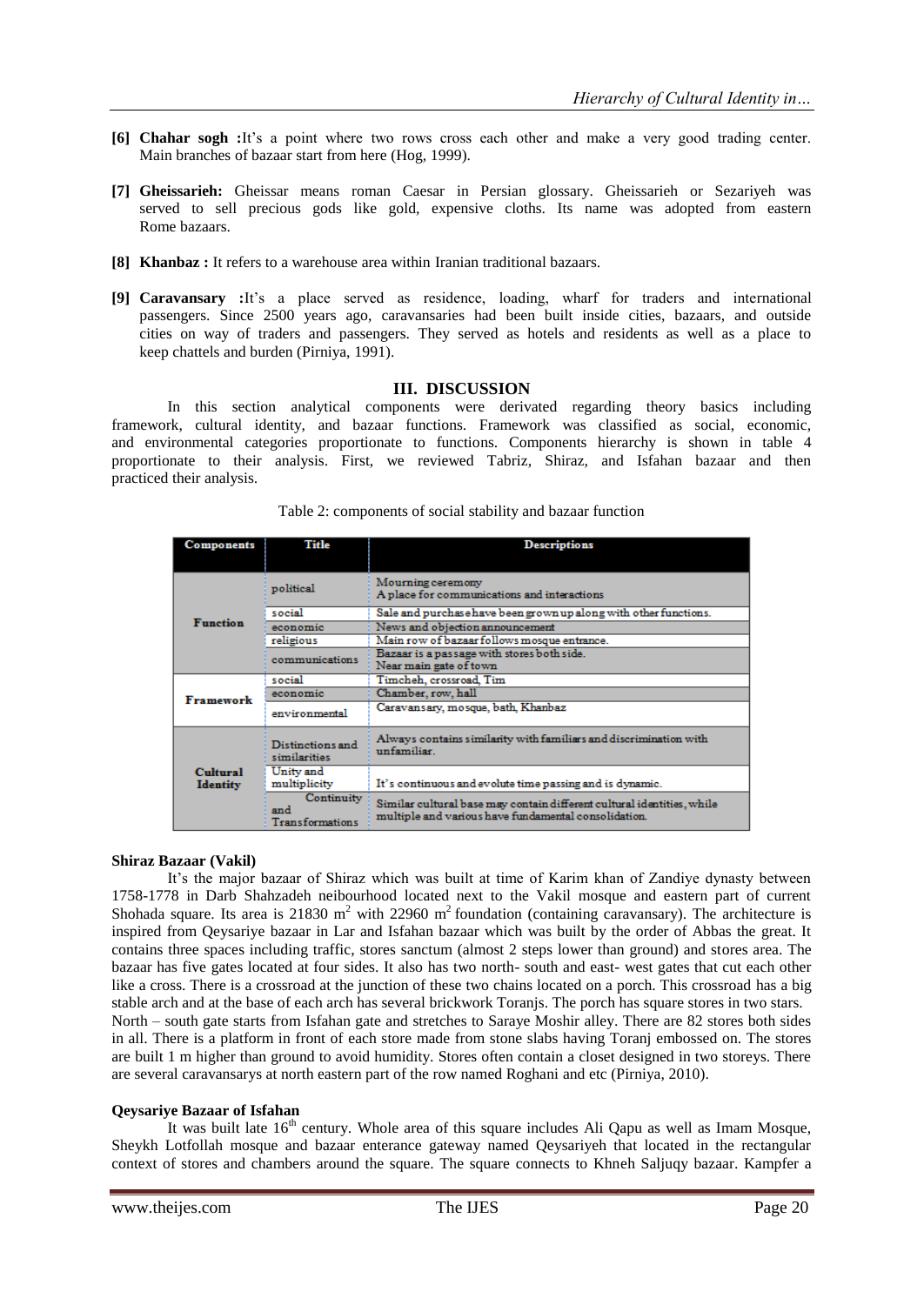European tourist who visited Isfahan btween 1683-1685 reported that various economic and trading activities were being performed at the ground floor of bazaar. He also said that the upper floors were used as residents. They were rented to strangers and even prostitutes (Kaempfer, 1989).

#### **Tabriz Bazaar**

This bazaar was ruined to earth as a result of an earthquake in 1779 but restructured very soon by people. It's the longest roofed structure all over the world with the length of 1 km. it was recorded as national heritage in 1975. There are a lot of corniced tall arches and domes, integrated brickworks, arranged stores, multiple Timchehs, several occupation and schools and mosques located near trading halls. Thereby, this bazaar has been made a very proper place for trading, Islamic and eastern style life. Since Tabriz has located on silky way, it has made a very good center between Far East and Europe and a lot of traders and tourists have pictured its bazaars in their memories.Ibn Batoutah morrocean explorer and Taverniyeh have visited this bazaar in 1330 and 1636, respectively. They had praised the bazaar in their reports. Sharden a French tourist has reported that Tabriz has the best bazaar in Asia. Popular rows of this bazaar are Amir, shoemakers, harem, bazaar, Yamani Douz, combers, Qiz Basti, saddler, old row, cappers, maden dealers, Sadeghiyeh, coppersmith, Haj Mohammadhossein, Moshir, Shotorian, Safi, Mir Abolhassan, glaziers, Rangli (colored), and Street bazaars. The biggest dome here is Mozaffariyeh Timcheh's dome. There are Timchehs, halls and crossroads all over these bazaars whose chambers and stores are served as wholesale centers for domestic and foreign goods. Most of halls and Timchehs are three storeys; the first floor is served as a warehouse, second is enterprise, and third is a place for rest and stay. Although most of third floor chambers are used as offices for traders, in past that there were no vehicles like today traders were inevitable to put a representative for trade they used to stay at the upper floor. That is these Timchehs and halls were served as work and rest place. We analyze surveyed bazaars based on above investigations and derived tables.



Table 3: functions survey and cultural viability conditions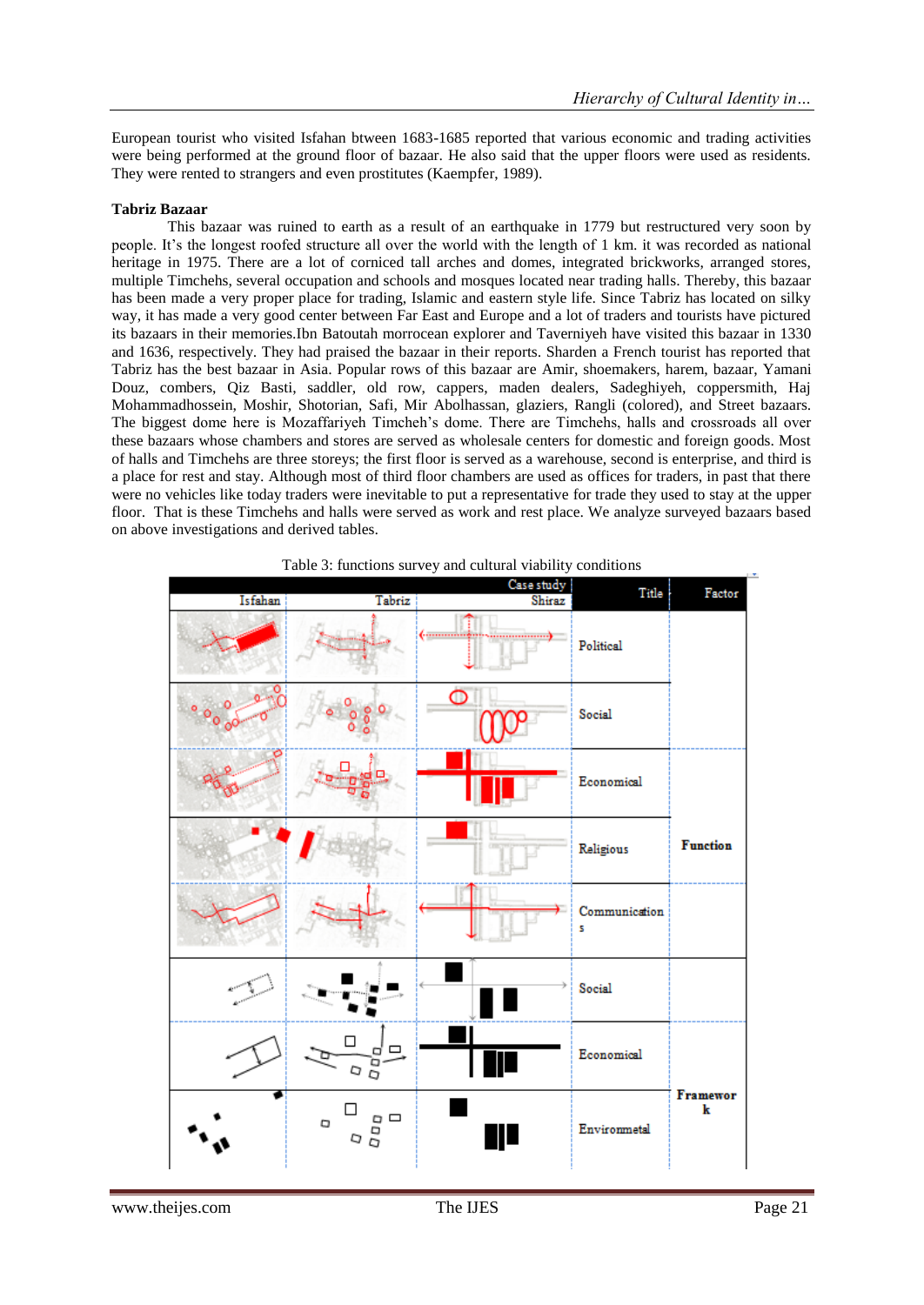

Based on analyses performed above, the cultural identity within Iranian bazaars is investigated here. The way of acting cultural activities along with economic ones are investigated based on them.

Table 4: investigation of cultural identity hierarchy

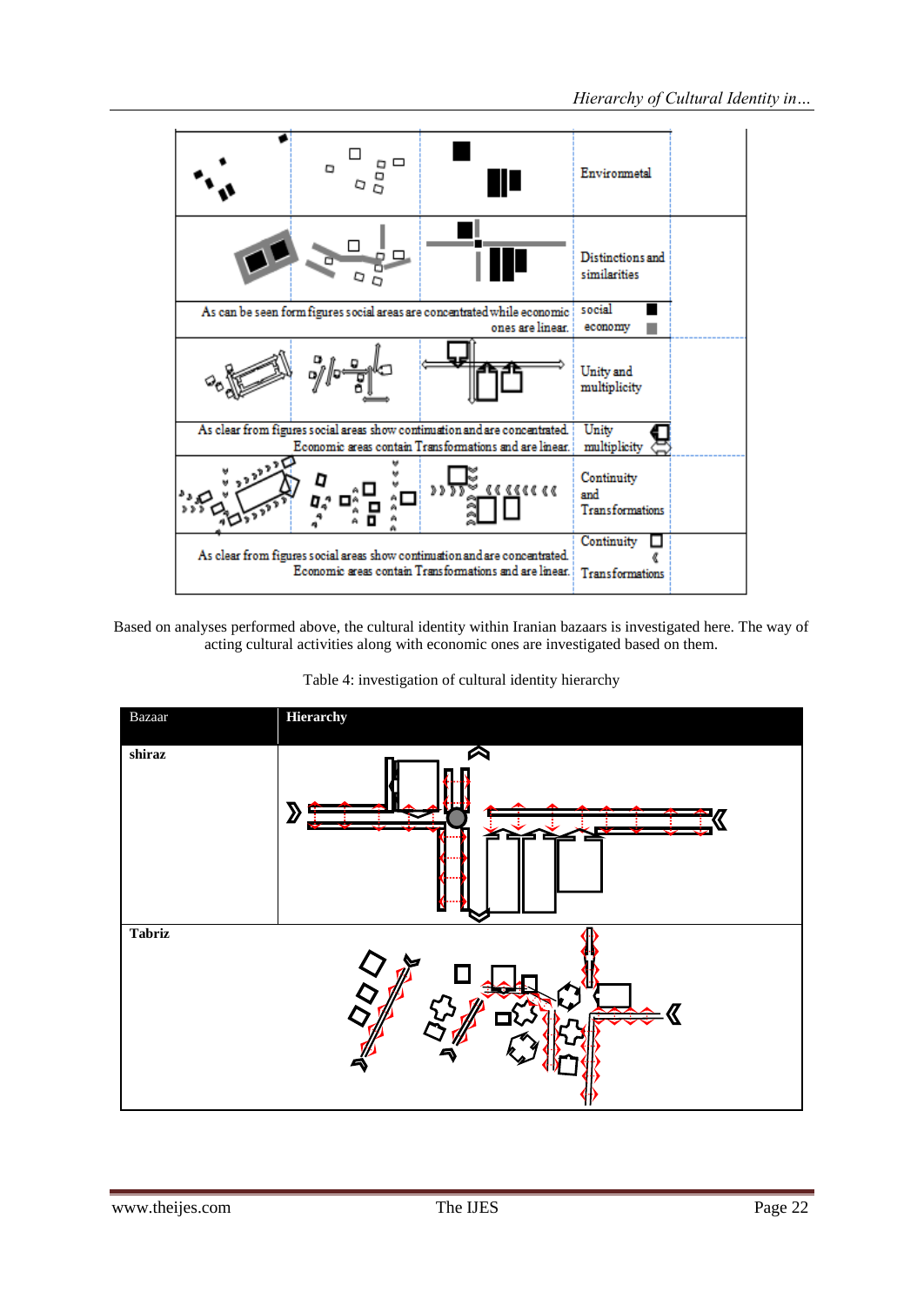

# **IV. CONCLUSION AND SUGGESTIONS:**

The main subject of this article is investigation of cultural appearance within Iranian traditional bazaars. This subject, regarding performed analyses among above tables, has been studied based on three elements; Framework, Cultural identity, Function. We conclude with respect to said elements that all cultural activities have been formed within center-oriented areas. Cultural areas have been formed such that is in an axel-oriented path to be able to bring unification though multiplicity. This is one of the aspects of culture within bazaar. These analyses show that social areas are formed beside other applications that also are true for bazaar areas in which social activities accompany economic ones. Cultural identity elements are studied here proportionate to economic and social functions.

- [1] Evolution and continuity. Social activity has appeared in the form of continuity and the economic one like evolution within this element.
- [2] Similarity and difference. Social activities are formed similarly and introverted, but economic ones are formed differently like Timcheh, hall and row within this element.
- [3] Unification and multiplicity. Social activities are formed integrated and introverted, but economic one are scattered in bazaar within this element.

All these discussions are assessed in following table in the form of a diagram and provided several suggestions which help to expand culture to public areas including bazaar. Therefore, one can conclude that culture identity requires the connection between cultural activities beside others. This is also true for bazaar in which cultural activities are formed beside economic ones.

#### **Suggestions**

- [1] Cultural activities should preferably be performed in line with other social activities.
- [2] in order to areas attract people, cultural activities should be performed within focused and center-oriented areas.
- [3] Trading centers should be nearby or contained cultural areas to cause cultural identity expansion and economic growth.